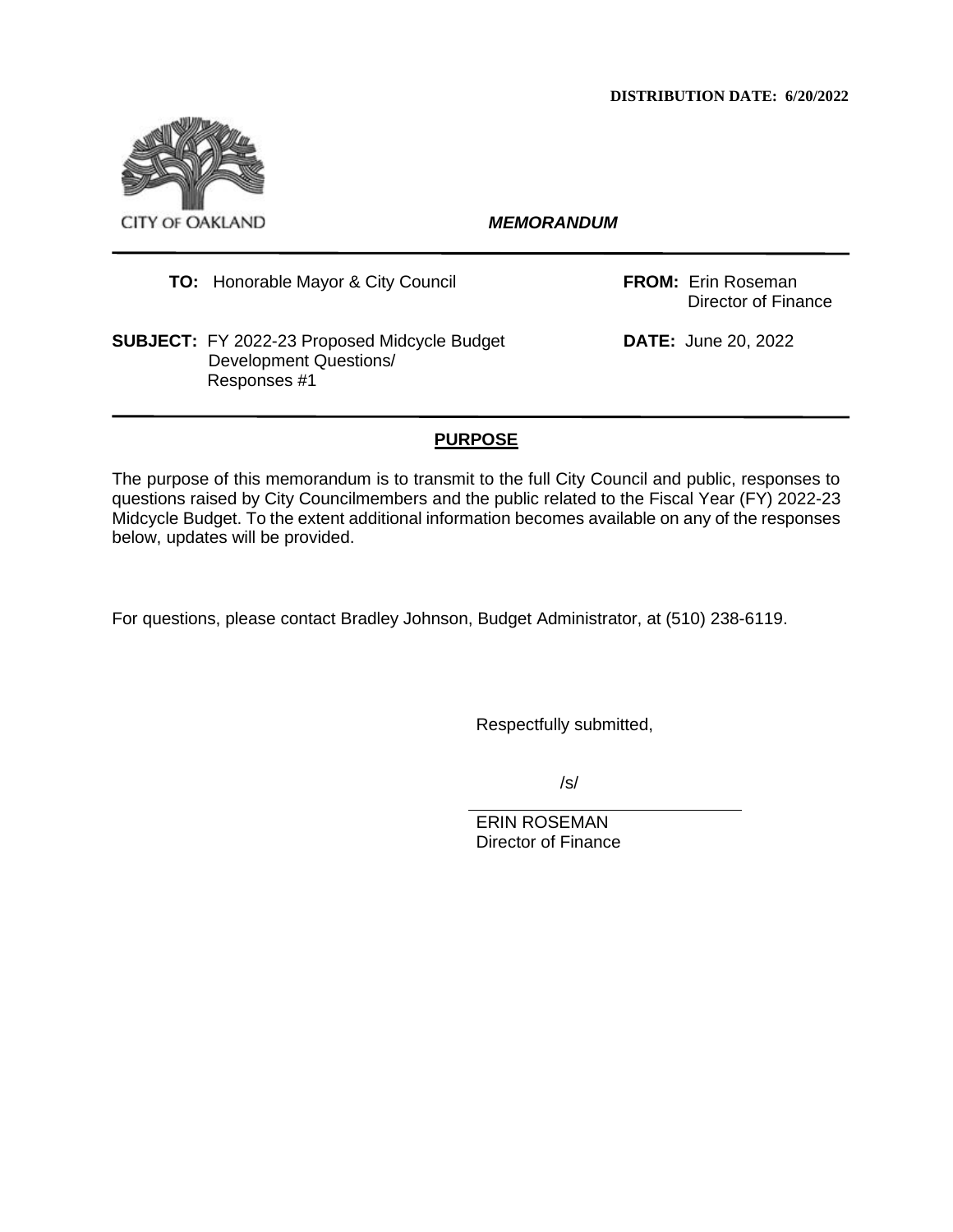#### **QUESTIONS AND RESPONSES**

#### **Questions from Council President Bas:**

1. **In addition to a new housing and infrastructure bond (new Measure KK), what funding sources are available to replenish the Acquisition & Conversion to Affordable Housing (ACAH) Fund, which supports tenants to purchase their homes with land trusts and co-ops to make them permanently affordable? What is the \$12M funding source for the preservation NOFA to be released in the Summer/Fall, described at the June 7 Council meeting?**

The Affordable Housing Trust Fund would be eligible to replenish the ACAH Fund but it has used up all of its available fund balance. Staff plans on going to Council in the Fall to provide clarity on the \$12 million funding source. The funding sources for the \$12M will be Job/Housing Impact Fee, and Affordable Housing Impact Fees. (JHIF & AHIF).

2. **What funding sources are available to implement the following 2021 budget policy directive — "4. Prioritize State Funding for Development of Housing for Transitional Aged Youth (TAY) - - In coordination with the Oakland Unified School District, direct City Administration to allocate at least \$5 million of state affordable housing funding for the development of the Career Technical Education Hub at 1025 2nd Avenue, Oakland, for TAY Housing, which is a partnership with the Oakland Unified School District and will house approximately 100-150 TAY in this safe and neutral location." Can the \$2M HHAP 3 youth set-aside, described at the June 7 Council meeting, be allocated towards this?**

HHAP funds are only eligible for housing youth that are already homeless. If the TAY Housing meets this criteria, then HHAP funding would be eligible for this purpose. Please note, staff are scheduled to meet with the Youth Action Board on homelessness next week to identify a project for the remaining HHAP funds estimated at \$1.9 million. HHAP funds cannot be used for the development of the Career Technical Education Hub.

#### 3. **What are the potential funding sources for acquiring the Lake Merritt Lodge and what is the acquisition cost?**

Negotiations with the private property owner are ongoing and there is not yet an established acquisition cost for the Lake Merritt Lodge. There are various appraisals for the site, specific dollar values should be discussed confidentially so as to not bias negotiations with the property owner.

Housing Consortium of the East Bay, the City's non-profit partner that has been operating LML since it opened as an emergency shelter, are negotiating with the owner the terms of a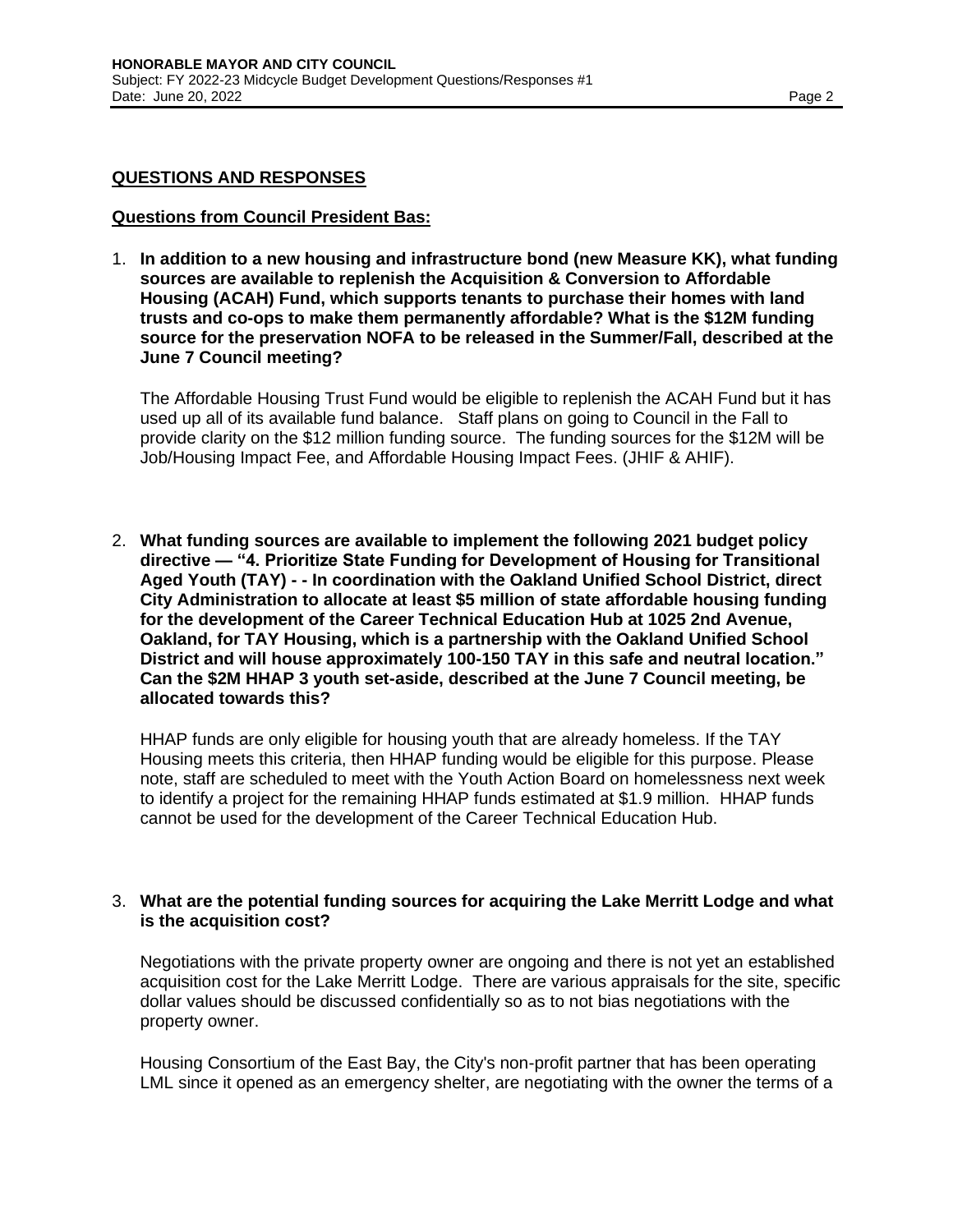potential purchase by HCEB, which staff is supportive of. They are applying for grant funds from the State Community Care Expansion Program (CCE).

#### 4. **What is the current level of maintenance, management and servicing of homeless encampments for sanitation and trash collection? What expansion is possible with existing funds? What additional funds would be needed to do a good job?**

Keep Oakland Clean and Beautiful (KOCB) provides a number of collection services to homeless encampment sites. KOCB provides weekly service to 29-34 encampments throughout the city. The services include scheduled container services (very much like regular container trash service). In addition, KOCB has the capacity to close out up to 400 work orders per week. Often those work orders include areas in or around homeless encampments. Within the new budget this year, KOCB will be adding additional cameras to place in and around hotspots near homeless encampments to ensure illegal dumpers/haulers are not taking advantage of homeless encampment sites. In addition, KOCB added overtime into this year's budget to conduct Neighborhood Cleanup/Bulky Item Block Parties (like our once-a-month Bulky Item Block Party) in Council Districts that have excessive illegal dumping problems near encampments. KOCB will be working with community groups to help support our neighborhood cleanup bulky item collection program by adopting the spot after KOCB's event. The midcycle budget includes funding for overtime for KOCB to complete these tasks.

5. **What funds are available for MACRO in this 2 year cycle and beyond, including funding source and any restrictions? How much has been expended to date and on what? What level of program, staffing and infrastructure is possible with current funds, including the current pilots in East and West Oakland, expansion to Central Oakland, and expansion citywide? What additional funds are needed for a full citywide expansion?**

#### a. **What funds are available for MACRO in this 2 year cycle and beyond, including funding source and any restrictions?**

Funding is available in fund (1010) \$5,001,457 (this is based on the adopted FY22 and proposed FY23 budget). Funding is available in fund (2159) The State Grant \$10,000,000 there are no restrictions on use of funds. Staff does not intend to use any of the State Grant for real property or property improvements because that would trigger CEQA requirements.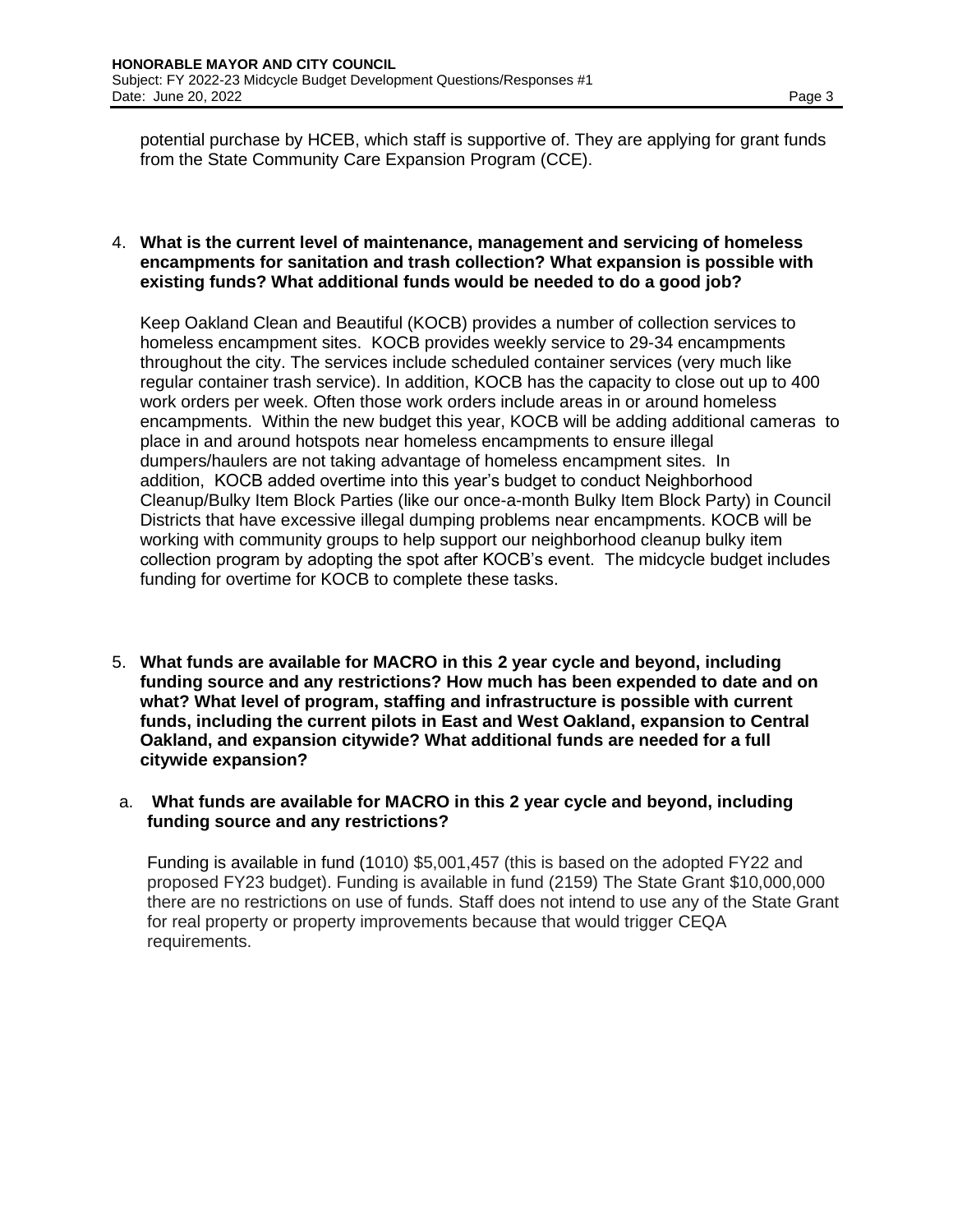## b. **How much has been expended to date and on what?**

- Personnel =  $$406,857.63$
- $O&M = $316,834.63$
- Total =  $$723.692.26$

## c. **What level of program, staffing and infrastructure is possible with current funds, including the current pilots in East and West Oakland, expansion to Central Oakland, and expansion citywide?**

To meet the operational goals of the MACRO pilot program, simultaneous coverage across impact zones (West & East Oakland) for up to 16 hours of coverage, a staff of 20 Responders is required. We currently have 16 Responders who have made it through the hiring process with 4 more coming on in June/July. For expansion into Central Oakland and City-Wide, the budget would need to be updated to reflect additional equipment and staffing needs. We project a staff increase of 6-10 additional Responders to for expansion throughout the city. Additional equipment will be required to support expansion into other zones, 2-3 extra rental vehicles will cover expansion goals.

The infrastructure needs of the MACRO program for the pilot and beyond will require an investment in the existing facilities of the Fire Training Center to better accommodate a MACRO staff of 10-30 during hours of operation. With a projected price tag of \$1.5 million, upgrades to the training division will allow for MACRO to operate independently of the Training Division activities / space and provide a home for MACRO for the next 3-5 years.

## d. **What additional funds are needed for a full citywide expansion?**

For citywide expansion, \$3 million is needed to cover additional staff, equipment and facility upgrades at the Fire Training Center, to house MACRO for the next 3-5 years. Beyond the pilot, MACRO would require an estimated annual budget of at least \$10 million.

## 6. **Please describe and break down the \$11M increase in the Police budget?**

Approximately \$9.1M is due to the addition of academies per Reso 88942 C.M.S., continued Area 6 implementation, and changes to salaries/fringe benefits. The addition of 4 civilian positions and maintaining 1 civilian position accounts for approximately \$0.7M, the remaining increase was in Operations & Maintenance which is approximately \$1.4M.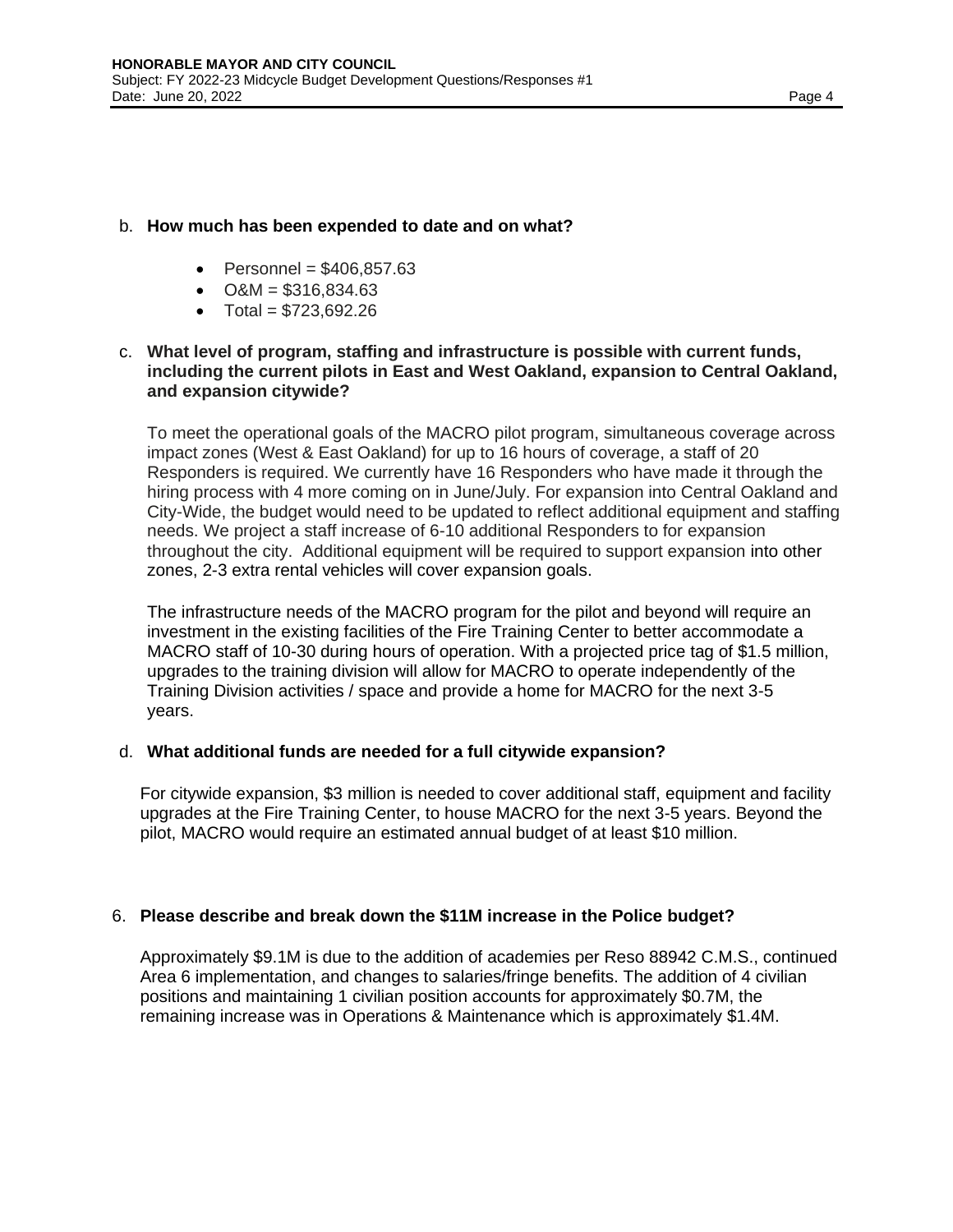- 7. **Please provide costing for salary and fringe for the Analyst position requested by the Budget Advisory Commission, and potential funding sources.** *The Budget Advisory*  **Commission strongly recommends the implementation of the recommendations below as soon as possible with any new or reallocated funding to OPD being conditional to the inclusion of, at a minimum, these two items:**
	- 1. **Quarterly public reports on resource allocation of Patrol Time, and**
	- 2. **Creating a "Dedicated Standard Public Analyst Position".**

**BAC believes the analyst position should save money by dedicating an FTE to regular publication of standardized raw data instead of dealing with numerous ad hoc requests. Currently, ad hoc requests are often met with varying degrees of consistency & expertise in compiling data. This, in turn, creates more work leading to follow up requests and clarification to allow transparent public analysis.**

The annual burdened cost for a Data Analyst II is \$197,643.

#### 8. **What is the total cost for salary and fringe to add 1 FTE position for the Oakland Youth Commission (Human Services) at \$75,000 FTE?**

The appropriate classification is an Administrative Assistant I which is costed at \$123,980 per year.

9. **Please confirm that the addition in Human Services "Adds \$2M in food cards for families use with small grocery stores" is an allocation to the SABA Grocers Food Card Program to continue and expand current service.**

Yes, the \$2M in food cards for families use with small grocery stores included in the proposed budget is allocated to the SABA program. The Programs request to increase the current allocation of \$1 million by an additional \$2 million (for a total of \$3 million) to provide 2,500 families with receive \$75/month for 12 months was accommodated in the proposed budget.

10. **For the newly renamed Wilma Chan Park (formerly Madison Park), are there existing funds available to place signs (in at least English, Chinese and Vietnamese) at each of the four (4) entrances to the park? If not, what is the cost and potential funding source? In addition, there are plans to remove/refurbish the gazebo on Jackson Street. Is this project funded? If not, what is the cost and potential funding source?**

Wilma Chan Park (formerly Madison Park) had measure KK funding of \$100,000 out of which \$98,823 was spent. Measure Q has funding assigned to OPW Facilities in Project 1005343 which has been used to place signs. Facilities staff would install park signage provide labor, and this usually is done at the direction from OPRYD. The gazebo structure is beyond refurbish and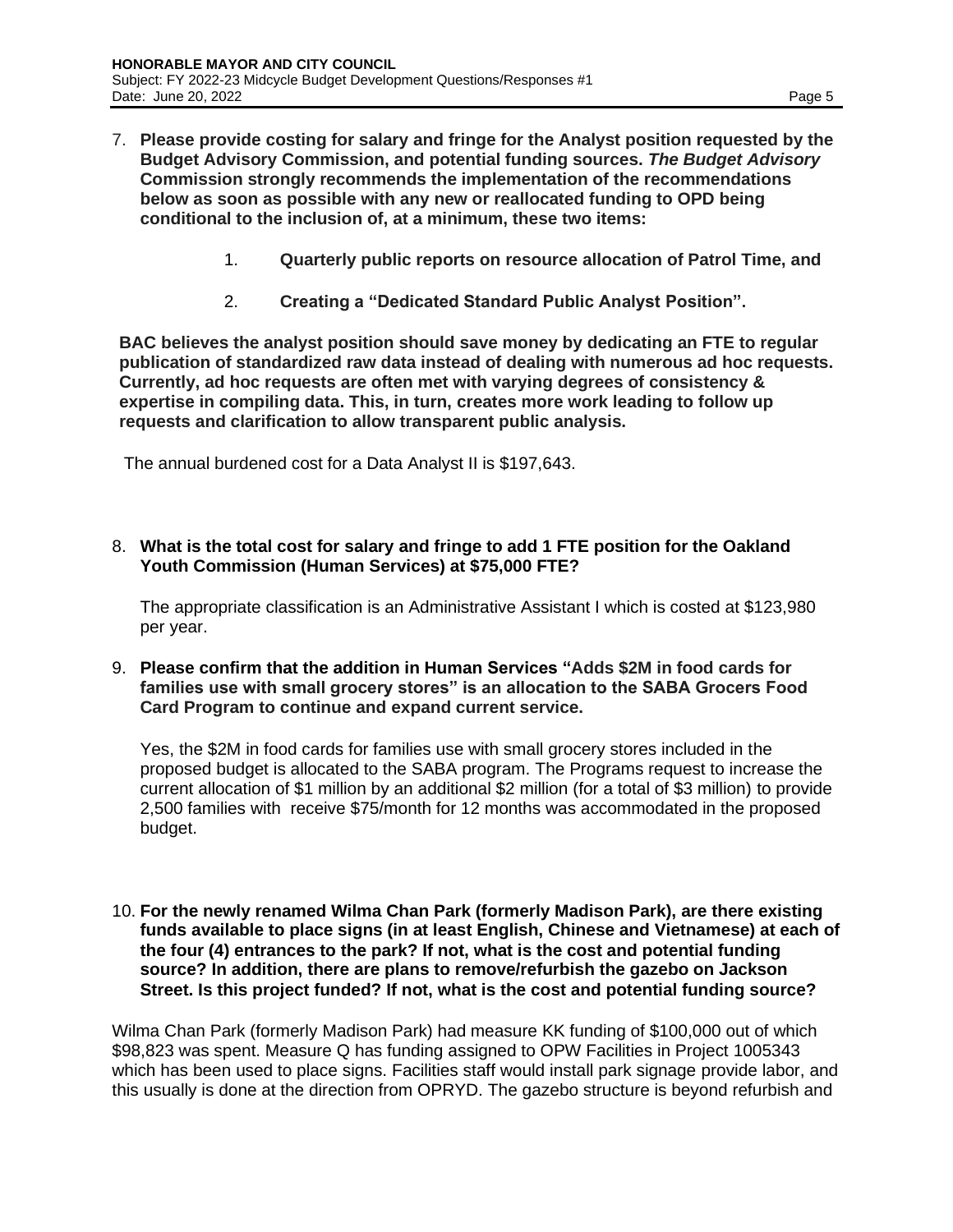would need complete removal. The unhoused would also need to be relocated before OPW could begin demolition. There is currently no funding source and project set up for this work.

11. **Given that funding from a potential new Lake Merritt Parking Management Program would not be available until approximately September 2022, what operations does the Lake Merritt Working Group recommend between now and the implementation of the potential Parking Management Program, what are the costs and what are the potential funding sources?**

OPW Park Maintenance additional summer crew costs at the Lake are three 8-hr shifts per normal weekend day:  $6 \times 8 \times $60 = $2,880$  per weekend. This cost is absorbed by the department and has the net effect of reducing service at other parks without an additional allocation. This amount can go up considerably for a holiday weekend as additional crews need to be brought in on Overtime which can reach a high end for a three-day weekend at \$7,800.

OPD Units: A scaled down presence from previous years that can provide support for other City staff, address serious safety issues during the most crowded times of the day, and maintaining a reduced presence up to 10pm into the evenings breaks down as follows:

 $$100$  X 1 Sergeant X 8 hours =  $$800$ 

 $$94 X 2$  officers X 8 hours = \$1504

 $$48 X 1$  PST X 8 hours = \$384

\$2,688/Day. \$5,376 for Sat/Sun for the daytime coverage

Maintaining one unit to remain from 1,700 - 2,200 would be an additional \$1000/day, bringing the total to \$7,376 for the weekend.

EWD Funding a Managed Vendor Program: \$50,000 for staffing and management of a vendor program for 21 weekends or \$2,380 per weekend.

OPW placing portable toilets and hand washing stations: \$1,500 per weekend.

| <b>Responsible Dept/Party</b> | \$ Cost per Weekend |
|-------------------------------|---------------------|
| <b>EWD Vendors</b>            | \$2,380.00          |
| OPD                           | \$7,376.00          |
| <b>OPW</b>                    | \$2,880.00          |
| OPW (portable)                | \$1,500.00          |
| Total                         | \$14,136.00         |

**12. With the addition of \$213,000 for meeting translation services (City Clerk), what service level can be provided, for example, would it be possible to provide interpretation in Spanish and Cantonese for all the Council meetings in FY 22-23?**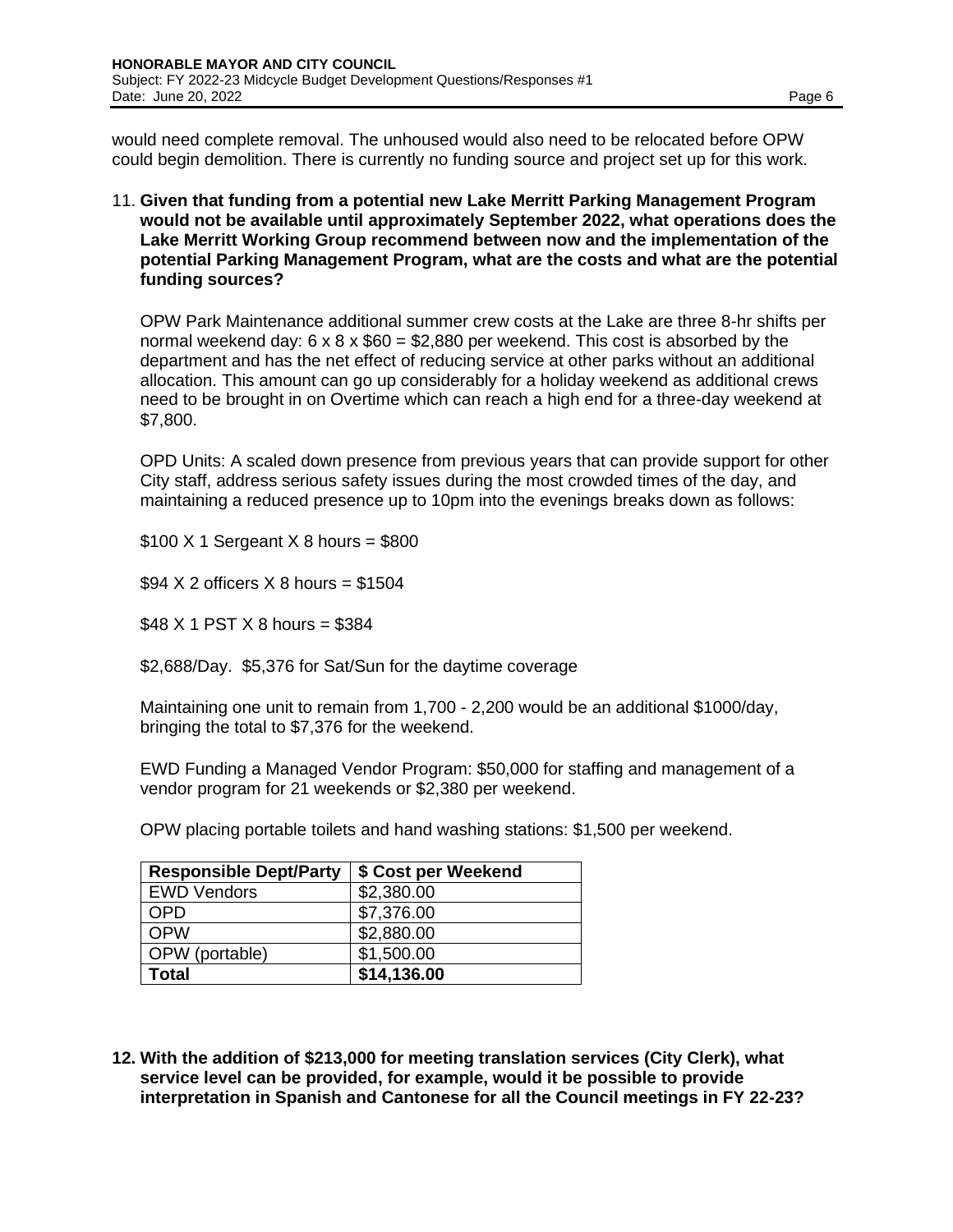Based on estimates from equal access, the \$213K will cover translation services for 1-year. The estimate is based on 3-hour committee meetings and 6-hour council meetings for the required languages Mandarin, Cantonese, and Spanish.

## **Questions from CM Fife:**

**1. How much funding is available for a pilot security detail for 3rd and Peralta in District 3? Staff has estimated that security could cost \$90/hour. We would like to have a security team around for 3 days, for 12 hours each. Estimated cost for 1 security officer 3 nights per week for a year: \$168,480. Do we have funds for \$200K pilot project**

OPW Facilities administers a security contract for services for City-owned facilities. The contract is on the last extension and will expire on October 30, 2022; staff in the process of issuing a new RFP. While scope could be expanded on the contract for this pilot, there is no available funding other than the Council Contingency. OPW staff recommends a broader discussion around implementation as the proposed project would service non-City-owned facilities/areas, which would likely require coordination with other City departments, such as OPD.

**2. How much funding is available for pilot project to support 2 unhoused residents at 3rd and Peralta to participate in Oakland's CERT program and provide security equipment to prevent fires? Working with CERT staff a guestimate for 2 participants would be \$3,000 to provide stipend for training, gift cards for public transportation and breakfast and lunch, and additional safety equipment.** 

There is no cost to enroll persons in the FREE CERT program. The program is sufficiently funded for the next few years to accept applicants on a rolling basis. It is just a matter of ensuring they are available to physically participate in the entire curriculum along with a designated cohort in order to graduate. OFD is currently in the planning phase of bringing a CERT curriculum to a city sanctioned safe RV lot.

OFD is able to provide smoke detectors for RV's and potentially handle the installation of such equipment.

## **3. Funding available for Affordable Housing program in District 3 Legal Services for Prisoners with Children/ Taylor Memorial United Methodist Church. \$175K.**

There is \$8 million of one-time GPF funds allocated in the proposed budget that can be invested in priorities as determined by the City Council.